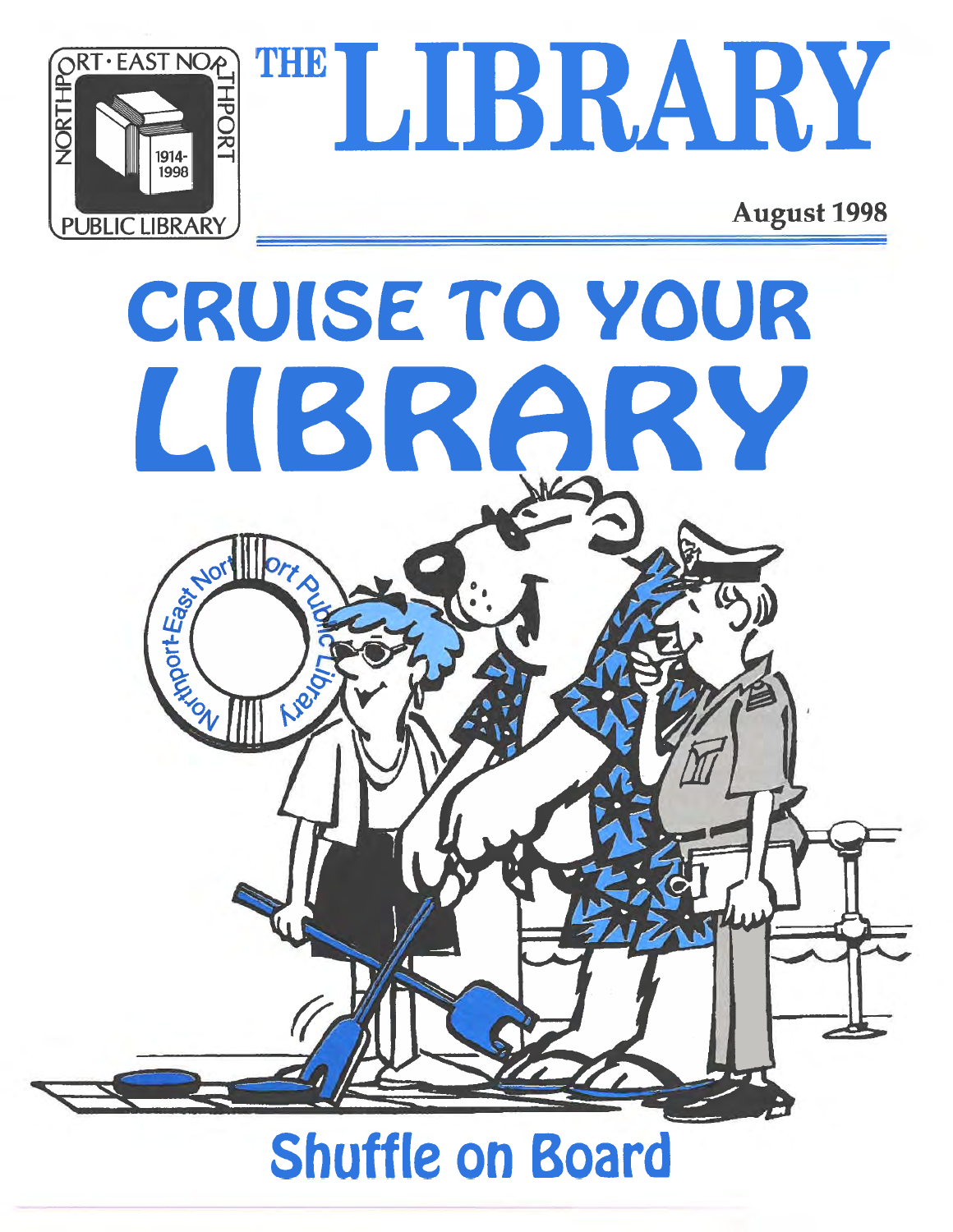# FOR ADULTS



**AV2**<br>205

**SIS**<br>205



Join us around the fireplace at the East Northport Library. Limited seating is available. Pick up tickets for our fireside programs at the East Northport library beginning August 2.

#### "LET IT RING" BARBERSHOP QUARTET (EN) Friday, August 14, 7:30 p.m.

Enjoy four-part harmony, barbershop style, with "Let It Ring," Barbershop Quartet. Lead singer Victoria Kramer, tenor Jennifer Russo, baritone Jennifer Mottola, and bass Janice Happanen are all members of Sweet Adelines International and The Heart of Long Island Chorus.

#### POETS NIGHT & OPEN READING

(EN) Friday, August 28, 7:30 p.m. Tom Romeo, <sup>a</sup> member of the Poetry Repertory Theatre, will be the featured reader at this month's program. If you would like to share your verse, please call the library to sign up for an open reading time.



HEALTH INSURANCE INFORMATION, COUNSELING & ASSISTANCE PROGRAM (EN) Thursday, August 13, 1:00-4:00 p.m.

(EN) Friday, August 14, 9:15 a.m.-12:15 p.m. HIICAP-trained counselors answer questions about Medicare, HMOs, and supplementary health insurance. Call 261-2313 to make an appointment in East Northport.

55/ALIVE MATURE DRIVER PROGRAM (EN) Thursdays, August 13 & 20, 7:00-11:00 p.m. Register August <sup>1</sup> at the East Northport Library

(N) Monday, August 24, 9:00 a.m.-3:30 p.m. (1/2 hour break)

Register August 8 at the Northport Library AARP's Mature Driver Program, which is open to anyone 50 years of age or older, will be offered twice this month. Registration will take <sup>p</sup>lace at the Northport Library beginning Saturday, August 8. There is an \$8 fee, payable to AARP by check or money order only. To facilitate registration, <sup>p</sup>lease bring your library card.

## SUMMERTIME SEARCHING: INTRODUCTION TO THE OPAC

(EN) Wednesday, August 12, 7:30 p.m. Summertime at the library is the perfect time to relax and sharpen your OPAC — Online Public Access Cata log — searching skills. Join Librarian Angela Richards to learn the "A,T, B, 5, and W" commands plus many of the more advanced features of our system such as <sup>L</sup> (limit ing) and <sup>Y</sup> (County Catalog). You'll "graduate" from this interactive program knowing how to find anything you want in our OPAC. All are welcome.

FREEZING SUMMER VEGETABLES (EN) Monday, August 10, 7:30 p.m.

Enjoy your summer vegetables all year round! Betty Chestnut, <sup>a</sup> food preservation specialist with Cornell Cooperative Extension, will demonstrate how to properly freeze and store your summer vegetables. Please call the library at 261-2313 to register.





DEFENSIV **DRIVING** 

DEFENSIVE DRIVING (EN) Wednesday, August 12 & Monday, August 17 7:00-10:00 p.m. Fee: \$30 Applications for this six-hour course may be <sup>p</sup>icked up at the East Northport

Library beginning August 1.

# Hudson River Cruise & Brotherhood Winery

Thursday, September 17, 1998

Departure: 7:00 a.m. from the Laurel Ave. School parking lot (across from Northport Library) Return: 8:30 p.m.

Cost: \$52 per person (checks only; payable to Northport Public Library; non-refundable)

Itinerary: Our day begins with <sup>a</sup> narrated cruise up the Hudson River from West Haverstraw to West Point. Then it's on to the Brotherhood Winery where we'll enjoy <sup>a</sup> guided tour and <sup>a</sup> delicious Italian buffet luncheon. The day will end with time for shopping at nearby Woodbury Commons.

Register in person (limit <sup>2</sup> on first day of ticket sale) at the Northport Library beginning August 15.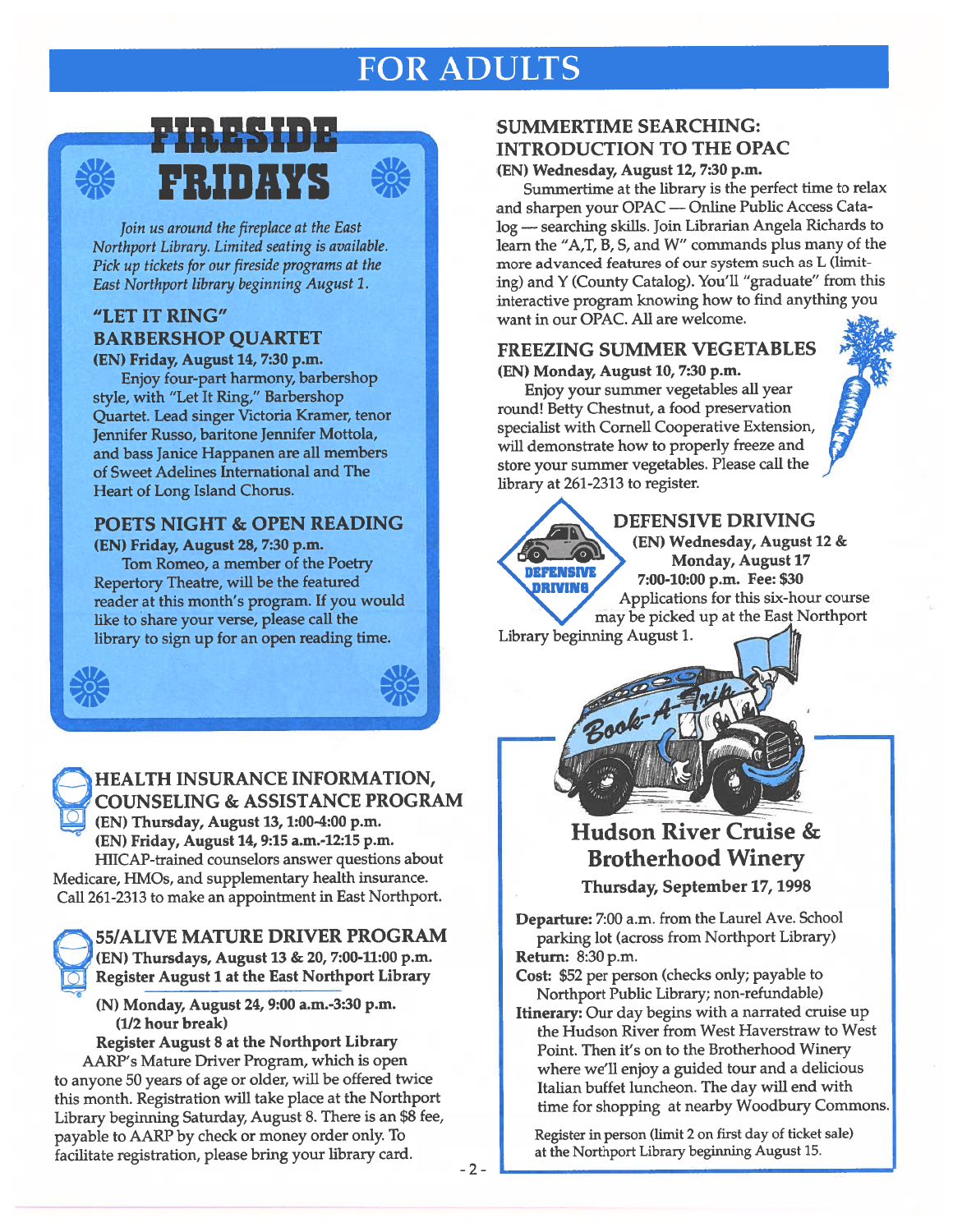| Gallery: | "City, Village & Hamlet" | Mixed Media by Alan Epstein | Display Case: | Doll Collection of Grace Hanley |
|----------|--------------------------|-----------------------------|---------------|---------------------------------|
|          |                          |                             |               |                                 |

**OCHE** 

# Northport-East Northport Public Library **Calendar of Events**





Larkfield Community Garden Club Marilyn DeLuca of the **Floral Decorations:** East Northport

| Saturday      | Defensive Driving on 8/12 & 8/17<br>Applications available at EN for<br>Driver Program on 8/13 & 8/20<br>Registration begins at East<br>Northport for 55/Alive Mature<br>Tickets available at EN for<br>Fireside Friday programs on<br>8/14 & 8/24 | œ                                                                            | Registration begins at Northport<br>for 55/Alive Mature Driver<br>Program on 8/24                                      | Summer Reading Club ends                                         | $\frac{5}{1}$                                                               | Ticket sales begin at Northport<br>Brotherhood Winery on 9/17<br>Library for Book-A-Trip to<br>Hudson River Cruise &               |                                                                                                       | 22            |                                                                          |                                                                            | 29                         |                                                                           |                                          |                                                                 |
|---------------|----------------------------------------------------------------------------------------------------------------------------------------------------------------------------------------------------------------------------------------------------|------------------------------------------------------------------------------|------------------------------------------------------------------------------------------------------------------------|------------------------------------------------------------------|-----------------------------------------------------------------------------|------------------------------------------------------------------------------------------------------------------------------------|-------------------------------------------------------------------------------------------------------|---------------|--------------------------------------------------------------------------|----------------------------------------------------------------------------|----------------------------|---------------------------------------------------------------------------|------------------------------------------|-----------------------------------------------------------------|
| Friday        |                                                                                                                                                                                                                                                    | N                                                                            |                                                                                                                        | Knitters' Circle (N) 7 pm                                        | <b>4</b>                                                                    | Counseling & Assistance Program<br>(EN) 9:15 am - 12:15 pm by appt.<br>*Health Insurance Information,<br>Knitters' Circle (N) 7 pm | "Let It Ring" Barbershop Quartet<br>*Fireside Friday:<br>(EN) 7:30 pm                                 | <u>기</u>      |                                                                          | Knitters' Circle (N) 7 pm                                                  | 28                         |                                                                           | $7\,\mathrm{pm}$<br>Knitters' Circle (N) | *Fireside Friday: Poets Night &<br>Open Reading (EN) 7:30 pm    |
| Thursday      |                                                                                                                                                                                                                                                    | *Preschool Storytime (EN) 10 am<br>G                                         | Preasure Hunt (EN) 4 pm <sub>38</sub> place<br>م <sub>اكالله</sub> المهم<br><sup>9</sup><br>"Young Adult End of Summer | Reading Club Party (N) 5:30-8 pm<br>*Defensive Driving (EN) 7 pm | Registration begins at Northport<br>for Garden Crown on 8/20<br><u>က</u>    | Counseling & Assistance Program<br>*Preschool Storytime (EN) 10 am<br>"Health Insurance Information,<br>(EN) 1-4 pm by appt.       | *55/Alive Mature Driver Program<br>*Lyle Cogen (N) 3:30 pm<br>$(EN)$ 7 pm                             | <u>ရ</u>      | "Garden Crown (N) 9:30 am<br>Library Board of Trustees<br>Meeting (N)    | *55/Alive Mature Driver Program<br>Netwolk Basics (N) 7:30 pm<br>(EN) 7 pm | 27                         |                                                                           |                                          |                                                                 |
| ay<br>Wednesd |                                                                                                                                                                                                                                                    | *Toddler Time (EN) 10 am<br>5                                                | Free Blood Pressure Check<br>(EN) 1-3 pm                                                                               | (YA) Battle of the Books<br>(EN) 6:30 pm-7:30 pm                 | Registration begins at Northport<br>for Dinomobile on 8/19<br>$\frac{2}{1}$ | Hampton's Decorator Showhouse<br>*Book-A-Trip to Meadowcraft &<br>"Toddler Time (EN) 10 am<br>departs 9 am                         | $7$ pm<br>Summertime Searching:<br>Introduction to the OPAC<br>*Defensive Driving (N)<br>(EN) 7:30 pm | <u>ရ</u>      | Registration begins at Northport for<br>The Great Circus Mystery on 8/26 | *Dinomobile (N) 4 pm                                                       | <b>26</b>                  | *(YA)Funky Frames<br>(EN) 10:30 am-12 noon                                |                                          | The Great Circus Mystery<br>(N) 7 pm<br>*Puppets to Go presents |
| Tuesday       | O<br>P                                                                                                                                                                                                                                             | 4                                                                            | *Kindergarten Kamp (EN) 2:30 pm                                                                                        | *Parent & Child Book Discussion<br>(EN) 7:30 pm                  | F                                                                           | "Kindergarten Kamp (EN) 2:30 pm                                                                                                    | Friends of the Library (N) 7:30 pm<br><b>Netwalk</b> Internet User Group<br>(N) 7:30 pm               | $\frac{8}{1}$ | *Kindergarten Kamp (EN) 2:30 pm                                          |                                                                            | 25                         |                                                                           |                                          |                                                                 |
| Monday        | Ponpoo<br>$\bullet$<br>$\frac{1}{2}$                                                                                                                                                                                                               | Registration begins at<br>East Northport for YA Funky<br>Frames on 8/26<br>S | Sherlock Pull Toy Take-Home Craft<br>available (N & EN)<br>*Butterflies & Moths (EN)                                   | $9:30$ am, gr. 1-3<br>11 am, gr. 4-6                             | $\overline{\phantom{0}}$                                                    | *Dinoman (N) 3 pm & 7 pm                                                                                                           | Freezing Summer Vegetables<br>(EN) 7:30 pm                                                            | 7             |                                                                          | *Defensive Driving (N) 7 pm                                                | $\mathbf{z}$               | *55/Alive Mature Driver Program<br>$($ $\overline{N}$ ) $\overline{9}$ am | $\overline{5}$                           |                                                                 |
| Sunday        |                                                                                                                                                                                                                                                    | 2                                                                            | Library<br>Closed                                                                                                      |                                                                  | တ                                                                           | Library<br>Closed                                                                                                                  |                                                                                                       | $\frac{6}{1}$ | Library<br>Closed                                                        |                                                                            | $\boldsymbol{\mathcal{S}}$ | Library<br>Closed                                                         | 8                                        | Library<br>Closed                                               |

The Northport-East Northport Public Library encourages all residents to participate in programs and activities. Please let us know in advance if you Enrollment in our programs is limited, with preference given to district residents. Tickets limited to 2 per patron on the first day of registration. require any special accommodations because of a disability.

> Note: Italic type indicates Children's Programs. N = Northport Library<br>EN = East Northport Library

 $-4-$ 

for this program. Occupancy of our<br>meeting room is limited.



When the open road beckons, a handy place to begin spinning your wheels is the World Wide Web. The following may help:

www.gorp.com) divides its menu into Attractions (parks, Locations (geographic), Travel, Gear, and Eclectica (pets, forests, wilderness), Activities (recreation by categories), GORP, the Great Outdoor Recreation Pages (http:// health).

nps.gov) invites you to click on Visit Your Parks to find phone numbers, addresses, fees, and locations. You can search for parks by region, park name, state, or theme. PARKNET, the National Park Service (http://www.

travel-related phrases in more than 60 languages from travlang.com;languages/) provides basic terms and Foreign Language For Travelers (http://www. Afrikaans to Zulu for international travelers.

(http://www.licvb.com/) is the place to head for when your destination is Long Island. It provides links to recreation, The Long Island Convention and Visitors Bureau lodging, a calender of events, and more.

information for more than 70 cities worldwide. The content, destination guides which feature in-depth travel-planning Preview Travel (http://www.previewtravel.com) are from Fodor's Travel Guides, includes travel tips and information on attractions, hotels, and restaurants.

mapping service gives you door-to-door directions between Mapquest (http://www.mapquest.com) helps to make sure that you'll arrive at your destination. This online any two addresses in the country.

And finally, some special sites for special interests:

(http://www.ntic.qc.ca/~nellus/links.html) Birdwatching - Bird Links To The World

**Hiking - Backcountry Home Page** (http://flash.net/~bhphiker/BHP/ Whitewater --- American Whitewater Affiliation (http://www.awa.org)

(http://www.scubacentral.com/) Scuba Diving - Scuba Central

Gardening - Garden (http://www.garden.com)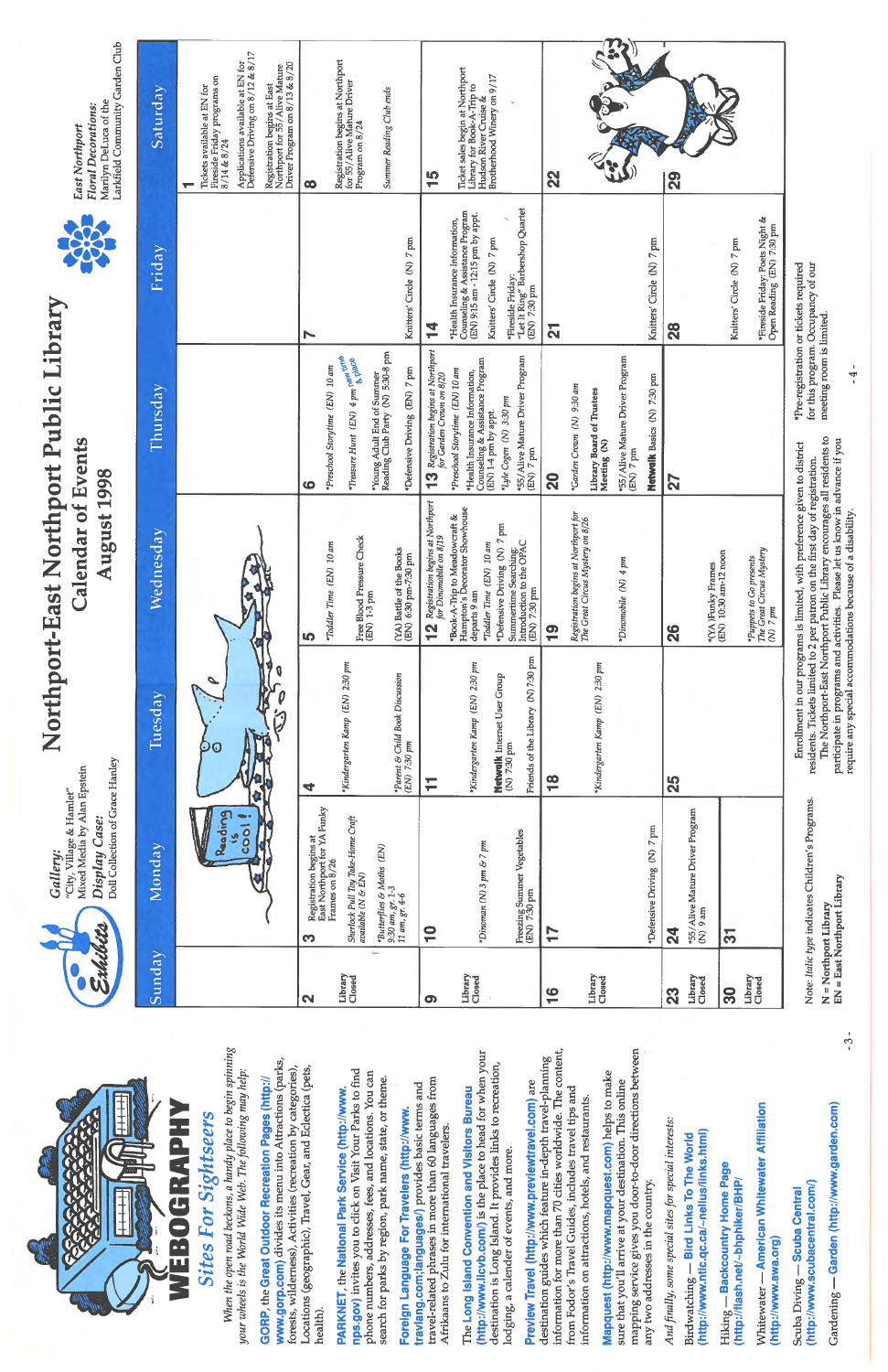# A Title Way

# <sup>og</sup> Great Books

# Gentle Beads

Looking for a great read? These novels have <sup>a</sup> little humor, <sup>a</sup> little romance, <sup>a</sup> little something to think about when the tale is ended, and a lot of character.

Aiken, Joan Emma WatsonJane Fairfax

Bates, H.E. A Breath of French Air

Benson, E.F. Queen Lucia (audio book)

Binchy, Maeve Circle of Friends

Burns, Olive Ann Cold Sassy Tree

Cadell, Elizabeth Out of the Rain The Waiting Game A Lion in the Way

Cookson, Catherine **Tilly** 

De Blasis, Celeste Wild Swans

Delafield, E.M. Diary of <sup>a</sup> Provincial Lady (audio book)

Giles, Janice Holt The Great Adventure

Godden, Rumer A Candle for St. Jude China Court

Godwin, Gail A Southern Family

Goudge, Elizabeth Child from the Sea

Hamner, Earl The Homecoming (audio book)

Hilton, James Good-bye, Mr. Chips Karon, Jan At Home in Mitford

McCullough, Colleen Ladies of Missalonghi

Marshall, Catherine **Christy** 

Oke, Janette Return to Harmony

Otto, Whitney How to Make An American Quilt

Filcher, Rosamunde September The Shell Seekers

Price, Eugenia Savannah

Pym, Barbara Excellent Women

Read, Miss Farther Afield Miss Clare Remembers Thrush Green

Spencer, LaVyrle Morning Glory

Thirkell, Angela Love Among the Ruins The Old Bank House

Wesley, Mary Haphazard House Part of the Furniture

West, Jessamyn Friendly Persuasion

Woodhouse, Sarah The Peacock's Feather Meeting Lilly

# **Biographies**

Enjoy these recent biographies about some of this century's movers and shakers.

Brands, H.W.

YR.: The Last Romantic Shand-Tucci, Douglass The Art of Scandal: The Life and Times of Isabella Stewart Gardner

Graham, Katharine Personal History

Brian, Denis Einstein: A Life

Chernow, Ron Titan: The Life of John D. Rockefeller

Dallek, Robert Flawed Giant: Lyndon Johnson and His Times

# in Fact

F

lazy summer afternoon. Sometimes facts can be more fascinating than fiction. These non-fiction titles read like fiction and are perfect for <sup>a</sup>

Hanff, Helene 84, Charing Cross Road

Callahan, Steven Adrift: Seventy-Six Days Lost at Sea

Irvine, Lucy **Castaway** 

Gethers, Peter A Cat Abroad

Harr, Jonathan A Civil Action

Rhodes, Richard Farm: A Year in the Life of an American Farmer

Baker, Russell Growing Up

Delany, Sarah and A. Elizabeth Having Our Say: The Delany Sisters' First 100 Years

Kidder, Tracy House

Blais, Madeleine In These Girls, Hope is a Muscle Krakauer, Jon Into the Wild

Parks, Tim Italian Neighbors: Or <sup>a</sup> Lapsed Anglo-Saxon in Verona

Geist, William Little League Confidential: One Coach's Completely Unauthorized Tale of Survival

White, Bailey Mama Makes Up Her Mind

Apple, Max Roommates: My Grandfather's Story

Wolff, Tobias This Boy's Life: A Memoir

Mayle, Peter **Toujours Provence** 

Honan, William Treasure Hunt: <sup>a</sup> New York Times Reporter Tracks the Quedlinburg Hoard

Mayes, Frances Under the Tuscan Sun

MacLean, Norman Young Men and Fire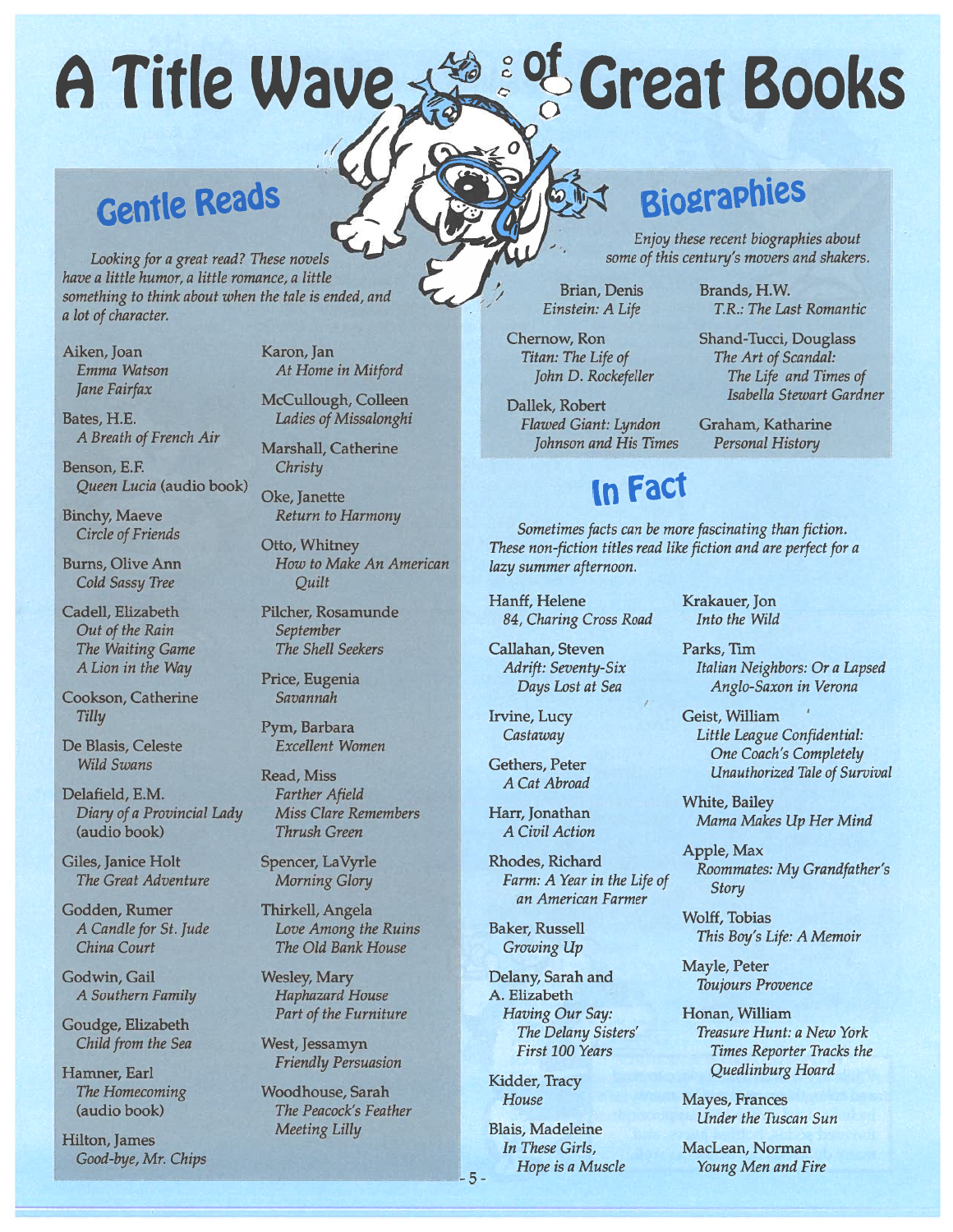

# Fun Reading  $\ldots$  for Young Adults

Cushman, Karen Catherine Called Birdy

Graham, Robin Lee Dove

Garden, Nancy Dove and Sword

Weaver, Will Farm Team Hobbs, Will Ghost Canoe

Voigt, Cynthia Homecoming

Crutcher, Chris Ironman

Spinelli, Jerry Maniac Magee

Terris, Susan Nell's Quilt

# Nothing But the Truth

Hesse, Karen Out of the Dust

Bloor, Edward Tangerine

Fine, Anne Tulip Touch

Korman, Gordon The Twinkie Squad

Conrad, Pam Prairie Songs

# .. for Children

#### Picture Books

AlikiThose Summers

Auch, Mary Jane Eggs Mark the Spot

Champion, Joyce Emily & Alice Again

Cosby, Bill The Best Way to Play

Cushman, Doug Aunt Eater's Mystery Vacation

Hazelaar, Cor Zoo Dreams

Isaacs, Anne Swamp Angel

Lee, HuyVoun At the Beach

Marshall, James George and Martha

Teague, Mark How I Spent My ummer Vacation

Stanley, Diane Saving Sweetness iction

AviSmuggler's Island

Crew, Linda Nekomah Creek

DuBois, William Pene The Twenty One Balloons

Horvath, Polly An Occasional Cow

Lindberg, Anne ravel Far, Pay No Fare

McKay, Hilary The Exiles

Raskin, Ellen The Westing Game

Seidler, Tor Wainscott Weasel

Turner, Megan The Thief

Willard, Nancy Anatole Trilogy,

heLibrary Cafe is a cool place to read nd relax this summer. Our menu ncludes iced coffee and cappuccino, lavored sodas, bottled juices, and many delicious hot drinks as well.

# Summer **Videos**

American Graffiti Camp Nowhere CarouselChildren in the Crossfire Crooklyn Dirty Dancing The Endless Summer Heavyweights

How to Make an American Quilt

I Know What You Did Last Summer

In The Good Old Summertime

Last Summer

The Long Hot Summer

Meet Me in St. Louis

Music Man

Oklahoma

On Golden Pond

Paradise

The Parent Trap

Picnic



Suddenly, Last Summer ummer and Smoke The Summer House  $\omega$ ummer of My German Soldier A Summer Place ummer School Summer SwitchSummer Stock Summertimeable for Five The War The Sandlot 'tate Fair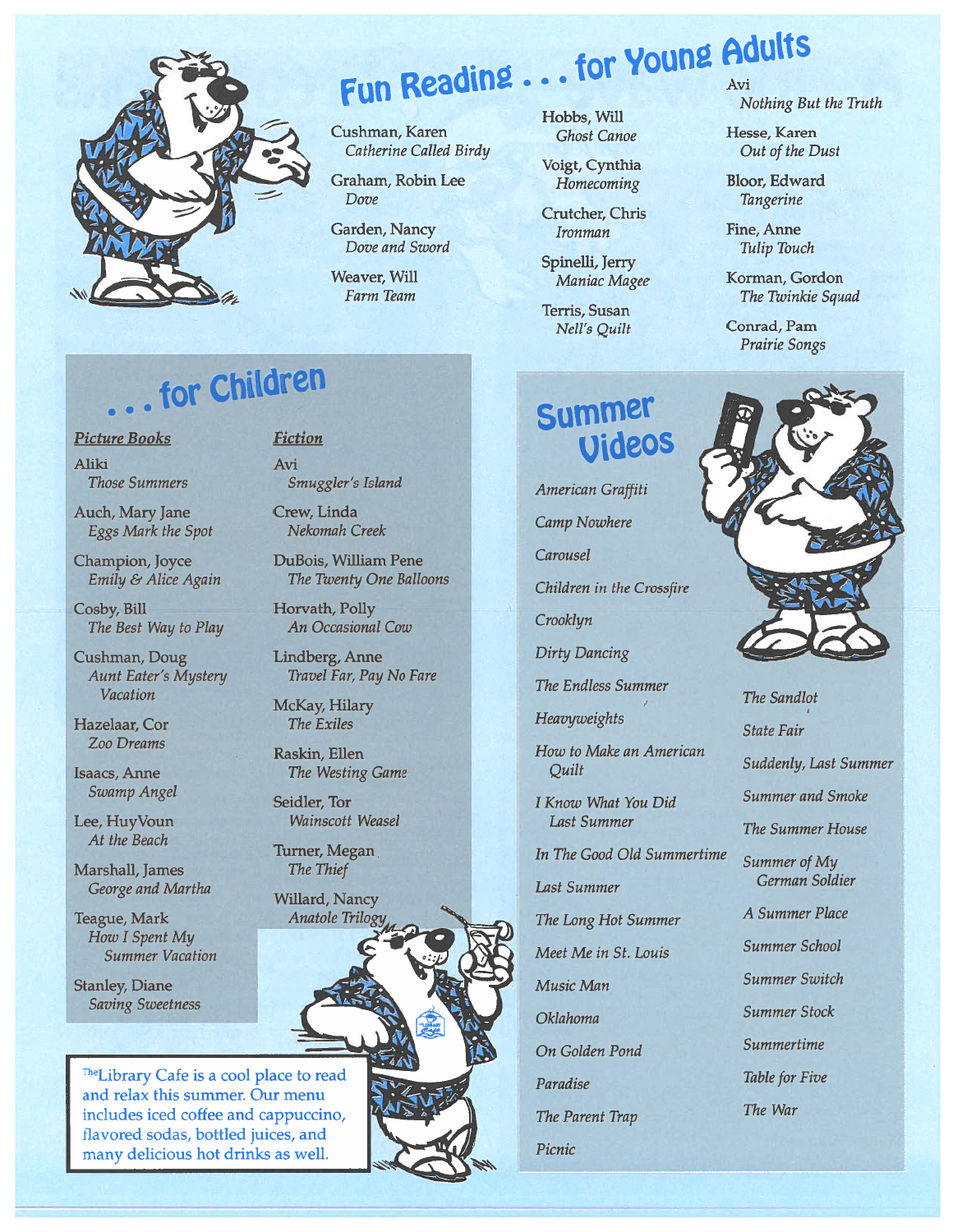# FOR CHILDREN

until August 8 to complete the Kids. . . you have these great shows. Summer Reading Club and e your ticket for one of

## DINOMAN

(N) Monday, August 10, 3:00 p.m. & 7:00 p.m. Children will marvel at Dinoman's huge inflatable dinosaurs! For Super Sleuths Elementary Readers (grades 1-3) and Young Sherlocks Contract Readers (grades 4-6).

## LYLE COGEN

(N) Thursday, August 13, 3:30-4:30 p.m. Singer/songwriter Lyle Cogen presents an exciting, interactive musical show. For children completing the Solve It Sidekicks Read-To-Me Club.



#### THE GREAT CIRCUS MYSTERY :: (N) Wednesday, August 26,

7:00 p.m. Families with children

ages 3 to 9 will enjoy this puppe<sup>t</sup> show featuring Doodles the Clown. Register

at the Northport Library beginning August 19.

#### DINOMOBILE (grades 4-6)

(N) Wednesday, August 19, 4:00-5:00 p.m. Create an exciting, printed dinosaur mobile with artist and teacher Christopher Reisman. Register at the Northport Library beginning August 12.



## TREASURE HUNT (grade 4-6)

(EN) Thursday, August 6, 4:00 p.m. Learn some map reading skills and then pu<sup>t</sup> them to use finding buried treasure. Conducted by <sup>a</sup> representative from the Cornell Cooperative Extension. Registration is now underway.

Ď.

#### GARDEN CROWN

(N) Thursday, August 20, 9:30-10:15 a.m. Preschool specialist Jeanne Hall will assist

children (ages 18-36 months with an adult caregiver) as they create <sup>a</sup> lovely garden crown to wear home. Register at the Northpor<sup>t</sup> Library beginning August 13.

Registration for Preschoolers' Door To Learning programs will be held on Saturday, September 12. A program schedule will be available in the library beginning August 31.

# $\text{FOR} \text{ YOUNG}$   $\text{ADULTS}$  . The  $\text{Ramong}$

#### WHERE IN THE LIBRARY ARE REID & WRIGHT? SOLVE IT AT THE LIBRARY!  $_{\text{Reid}}$



Somewhere in the library, those YA KIDS, Reid and Wright, are helping <sup>a</sup> friend prepare for an appearance on <sup>a</sup> national quiz show. They cannot finish without your help! There are still ten questions to which they need to find answers before the library closes. You can help by coming to the library and asking for the box of clues that will help you help them answer the questions. If you are the first to help Reid and Wright ge<sup>t</sup> back to the YA CORNER, you will win <sup>a</sup> prize. Come to the Reference Desk and tell the librarian you want to Solve It At The Library.

#### FUNKY FRAMES

(EN) Wednesday, August 26, 10:30 a.m.-12 noon

Did you take lots of <sup>p</sup>ictures this summer? Do <sup>2</sup> you have pictures of you and Darla Rose Gutierrez your friends that are just waiting for that special

frame? Well. . . Christopher is back! Christopher Reisman once again brings his special talent to help you create the perfect picture frame. Sign up begins August 3 at the East Northport Library.



The Bookmark

5pot Stop by the library and pick up August's bookmark by Darla Rose